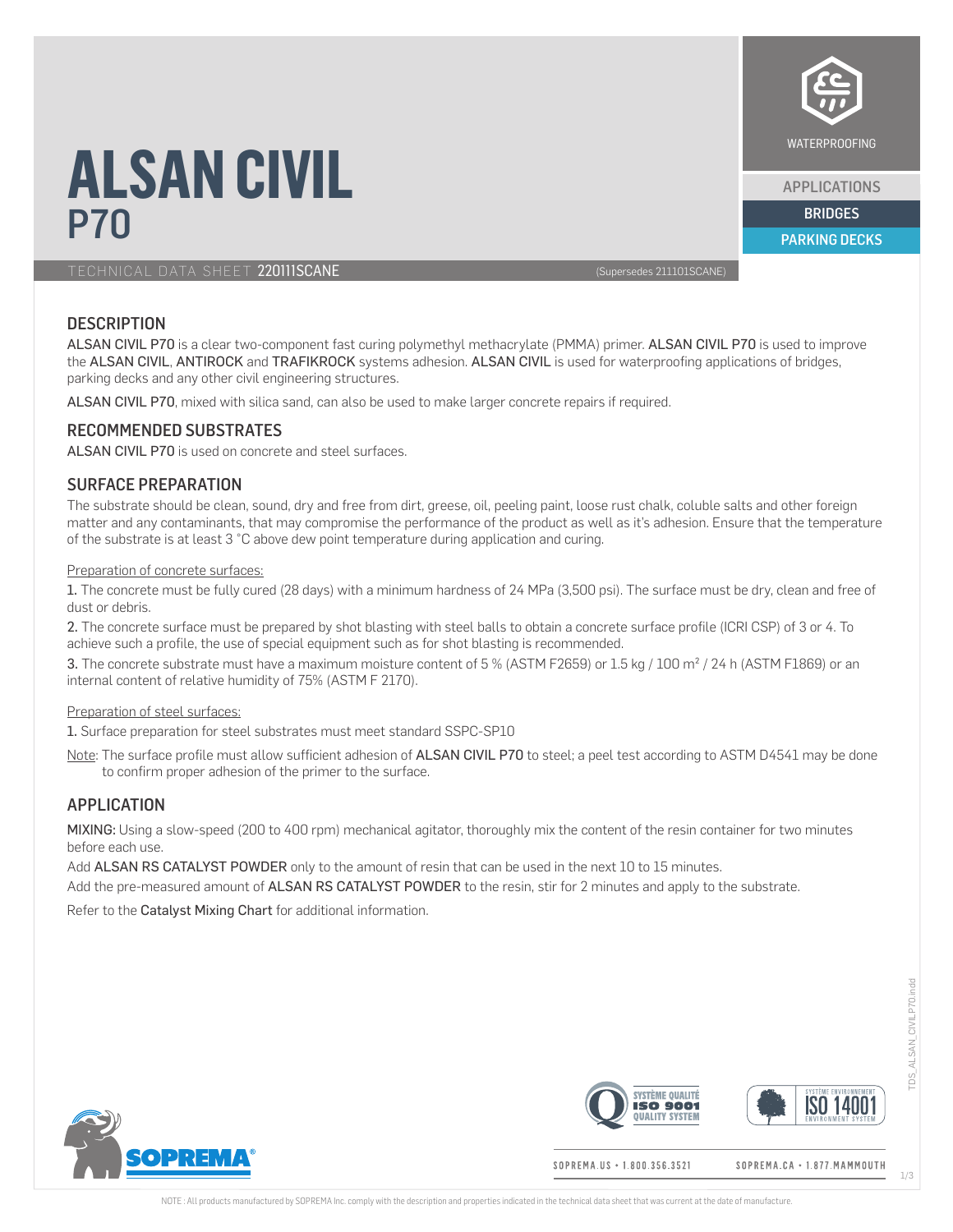

APPLICATIONS

PARKING DECKS

# **ALSAN CIVIL** <u>P70 BRIDGES (September 2008), and the second second second second second second second second second second se<br>Excess of the second second second second second second second second second second second second second secon</u>

TECHNICAL DATA SHEET 220111SCANE (Supersedes 211101SCANE)

# CATALYST MIXING CHART

| Catalyst dosage                         |                                    |  |  |  |
|-----------------------------------------|------------------------------------|--|--|--|
| <b>Temperature range</b>                | Catalyst activation <sup>(1)</sup> |  |  |  |
| $0 °C$ (2) to 5 °C (32 °F (2) to 41 °F) | 6 %                                |  |  |  |
| 5 °C to 15 °C (41 °F to 59 °F)          | 4 %                                |  |  |  |
| 15 °C to 20 °C (59 °F to 68 °F)         | 3%                                 |  |  |  |
| 20 °C to 35 °C (68 °F to 95 °F)         | 2 %                                |  |  |  |
| 35 °C and up $(95 \degree F)$           | 1.5%                               |  |  |  |

(1) Mass percentage.

(2) For applications at temperatures below 0 °C (32 °F), please contact your SOPREMA representative.

#### APPLICATION

Application Temperature: 0 °C to 35 °C (32 °F to 95 °F).

#### Used as a primer

Apply a coat of ALSAN CIVIL P70 to a wet film thickness of 560 µm (22 mils) using a roller or a flat squeeqee on the clean and prepared substrate.

The resin must be smooth and even.

#### Used to carry out repairs

The contact surface must be coated with ALSAN CIVIL P70 catalyzed resin without the addition of silica sand.

Then prepare a batch of ALSAN CIVIL P70 in which silica sand will be incorporated. SOPREMA suggests one part of resin for two parts (by volume) of sand (ratio  $= 1:2$ ).

Note: *The proportions of the mixture can vary according to the preferences of the applicator. The size of the sand can also vary and thus affect the state of the mixture. Finer sand will result in a smoother finish, while coarser sand will result in a grainier finish.*

Apply the mixture to the surface previously coated with ALSAN CIVIL P70 resin (still wet) using a spatula or any other tool allowing the applicator to obtain an even surface levelled with the surrounding surfaces.

Limitations: • *For repairs of more than one square foot, the maximum working depth must not exceed 12 mm (1/2 in).*

- *If the repair to be carried out represents more than a square foot and more than 12 mm (1/2 in) in depth, a successive number of coats must be applied, always limiting each application to 12 mm (1/2 in). There is no limit as to the number of layers that can be applied one after another. The respective curing time of the previous layer must, however, be respected before proceeding with the application of the next layer.*
- *If the repair area reaches a depth of less than 12 mm (1/2 in), there will be no limitation in terms of the extent of the area to be repaired.*

## FOR MORE INFORMATION ON THE INSTALLATION OF PRODUCTS, PLEASE CONSULT A SOPREMA REPRESENTATIVE.





SOPREMA. IIS . 1.800.356.3521

SOPREMA.CA · 1.877. MAMMOUTH

TDS\_ALSAN\_CIVILP70.indd

r<sub>DS</sub>

ALSAN CIVILP70.indd